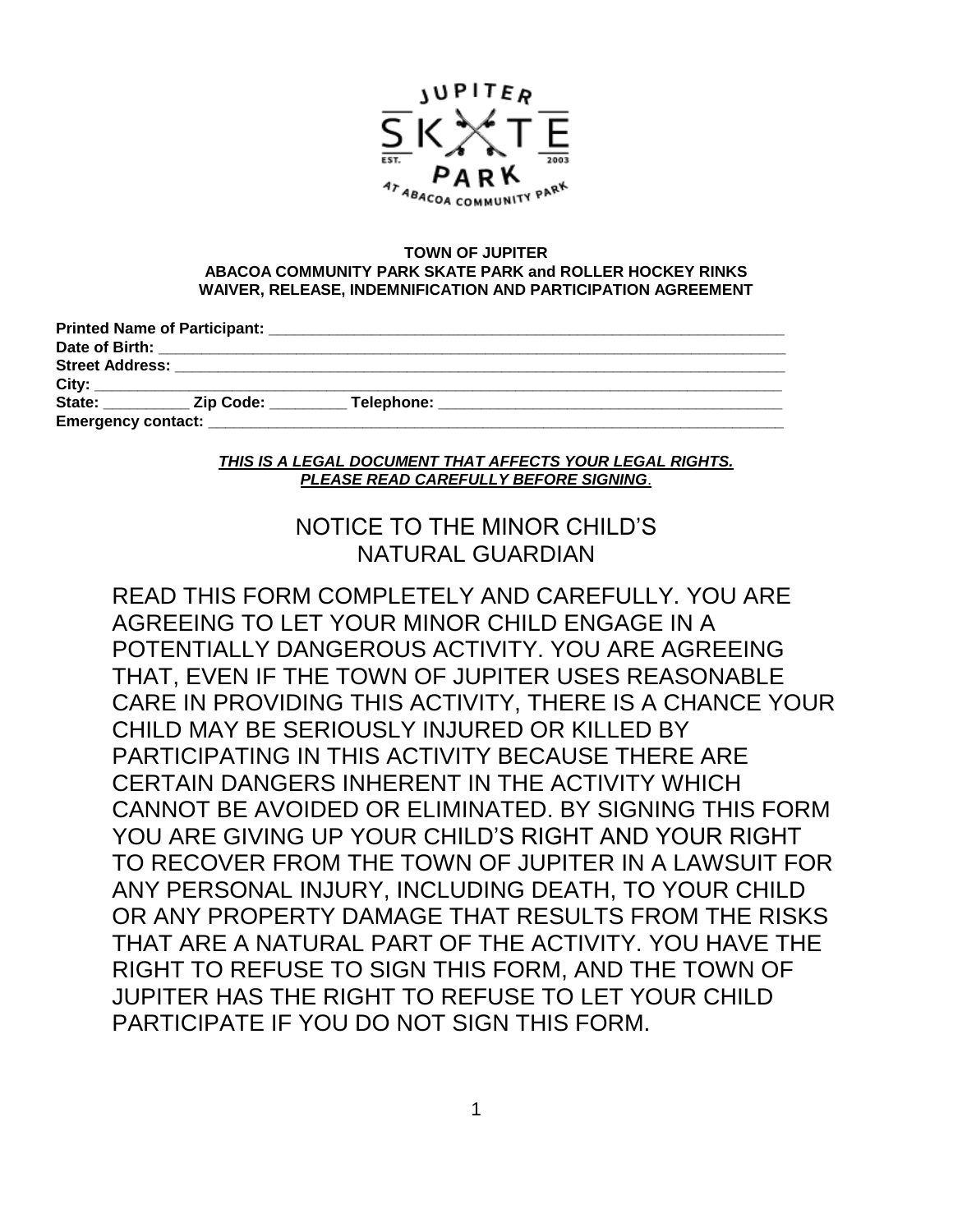In consideration of the Town of Jupiter's ("Town") consent to my admission to the Abacoa Community Skate Park and Roller Hockey Rinks located at 1501 Frederick Small Road, Jupiter, Florida 33458 ("Premises"), and/or my use of the services, facilities, equipment, and participation in skateboarding, in-line skating, biking, and any other activity ("Activities") on the Premises, and other good and valuable consideration, the receipt of which is hereby acknowledged, I do hereby acknowledge, understand, and agree as follows:

- 1. Participation in all sporting activities involves inherent risks and it is impossible to ensure complete safety of the participants.
- 2. I understand and acknowledge that the Activities are dangerous activities, which involve known and unknown risks, which often result in physical and emotional injuries, including but not limited to, bruises, broken bones, sprains, cuts, abrasions, lacerations, concussions, scrapes, head, neck, and back injuries, *and catastrophic injuries such as permanent paralysis and death.*
- 3. I understand that I may suffer such injuries and even death, while merely observing or being present on the Premises, as other participants in the Activities may collide, land, or fall upon me.
- 4. I understand and am aware of the condition of the Premises, and recognize that the conditions may become more dangerous during the time while I am upon or using the Premises.
- 5. I fully understand all of the risks of loss, damages, injury, and death to my person and property, and I hereby knowingly and voluntarily agree to assume all such risks, both known and unknown associated with the Activities, my participation in the Activities, the use of the Premises, and my presence on the Premises.
- 6. I understand and agree that there are various degrees of skill and expertise required for the different Activities, and I agree to follow and abide by all written and verbal rules for the use of the Premises, including but not limited to, wearing all protective gear and equipment that is required for participants, and to follow the instructions, directions, and commands of the Staff of the Premises. As a participant, I understand and agree that I am required at all times to wear a strapped helmet and that it is highly recommended for my minor children participants (if applicable) to wear protective elbow and knee pads at all times. I further understand, that participants who are 18 years of age and older, including myself, are highly recommended to wear protective elbow and knee pads and are required to wear a strapped helmet at all times.
- 7. I agree to unconditionally release, waive, and discharge the Town, its Council members, employees, agents, servants, and independent contractors (collectively referred to as "Releases"), from and against all claims, demands, and causes of actions, of whatsoever kind, that I, my personal representatives, assigns, heirs, and next of kin, may have for any damages, losses or injuries to my person or property, whether caused by the negligence or otherwise of the Releases. I specifically understand that this Release and Waiver includes claims based upon the negligence or inaction of the Releases.
- 8. In addition, I hereby agree to indemnify, defend and hold harmless, the Town, its Council members, employees, agents, servants, and independent contractors, from any and all liabilities, claims, actions, damages, costs, or expenses of any kind whatsoever, including trial and appellate attorney's fees, arising directly or indirectly, out of, or a result of, my presence on the Premises and/or participation in the Activities.
- 9. I expressly agree that the Release, Waiver, and Indemnification, provided and agreed to by me herein, is intended to be as broad and inclusive as permitted by the laws of the State of Florida, and that if any portions hereof, are held to be invalid, I agree that the balance shall remain in full force and effect.
- 10. I acknowledge and understand that the Town does not provide accident or medical insurance in connection with the Activities, and I agree to accept full responsibility for all medical costs and expenses which may arise, and release the Town from all claims which I may have for the payment of medical expenses or the reimbursement of medical expenses for myself and (if applicable) my minor children, if they are also participating in the Activities. I certify and agree that I have adequate insurance to cover any injuries, damages, or death which I may cause or suffer, while on the Premises, or in the alternative, that I shall bear the costs of any such injury, damage, or death.
- 11. I authorize the Staff of the Premises to act for me in the event of an emergency requiring medical attention, and consent to medical treatment on the Premises, at the nearest hospital,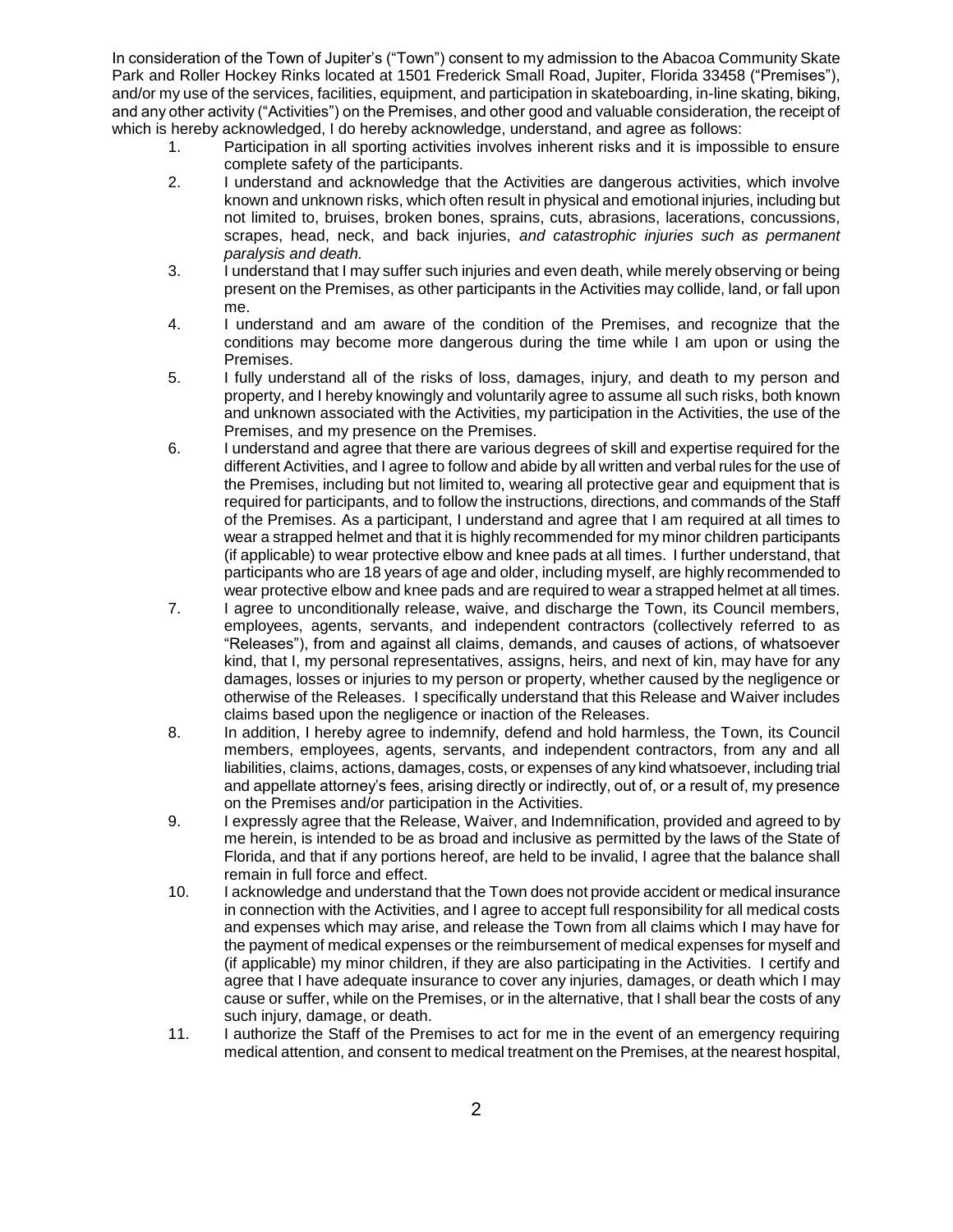medical center or by the emergency medical response unit at the scene. I further acknowledge and agree that all medical expenses incurred will be my responsibility or that of my family.

- 12. I certify and warrant that I am in good physical condition and have no physical or mental impairments that would affect, or be affected by, my participation in the Activities and that I am physically and mentally capable of participating in the Activities.
- 13. I understand and agree that the Town has the right to expel me from the Premises, if the Town in its sole discretion determines that my behavior is unruly, violent, or otherwise disruptive. I understand that no refunds of admission or other fees paid by me will be given in the event of my expulsion from the Premises.
- 14. I agree that this Agreement shall be binding on my personal representatives, successors, heirs, assigns and other legal representatives.
- 15. I acknowledge and understand that photographs of participants, in the Program may be taken and used by the Town on the Town's website or in other Town publications, and I hereby expressly consent to the use of our and our children's name, photograph or other likeness in this regard.

**BY SIGNING THIS AGREEMENT, I ACKNOWLEDGE ITS CONTENTS, AGREE TO BE BOUND BY ITS TERMS, AND UNDERSTAND THAT ANY AND ALL RISKS, WHETHER KNOWN OR UNKNOWN, ARE EXPRESSLY WAIVED IN ADVANCE. I HAVE SIGNED THIS DOCUMENT FREELY AND VOLUNTARILY AND WITHOUT INDUCEMENT.**

Participant's Signature

\_\_\_\_\_\_\_\_\_\_\_\_\_\_\_\_\_\_\_\_\_\_\_\_\_\_\_\_\_\_\_\_\_

\_\_\_\_\_\_\_\_\_\_\_\_\_\_\_\_\_\_\_\_\_\_\_\_\_\_\_\_\_\_

Date